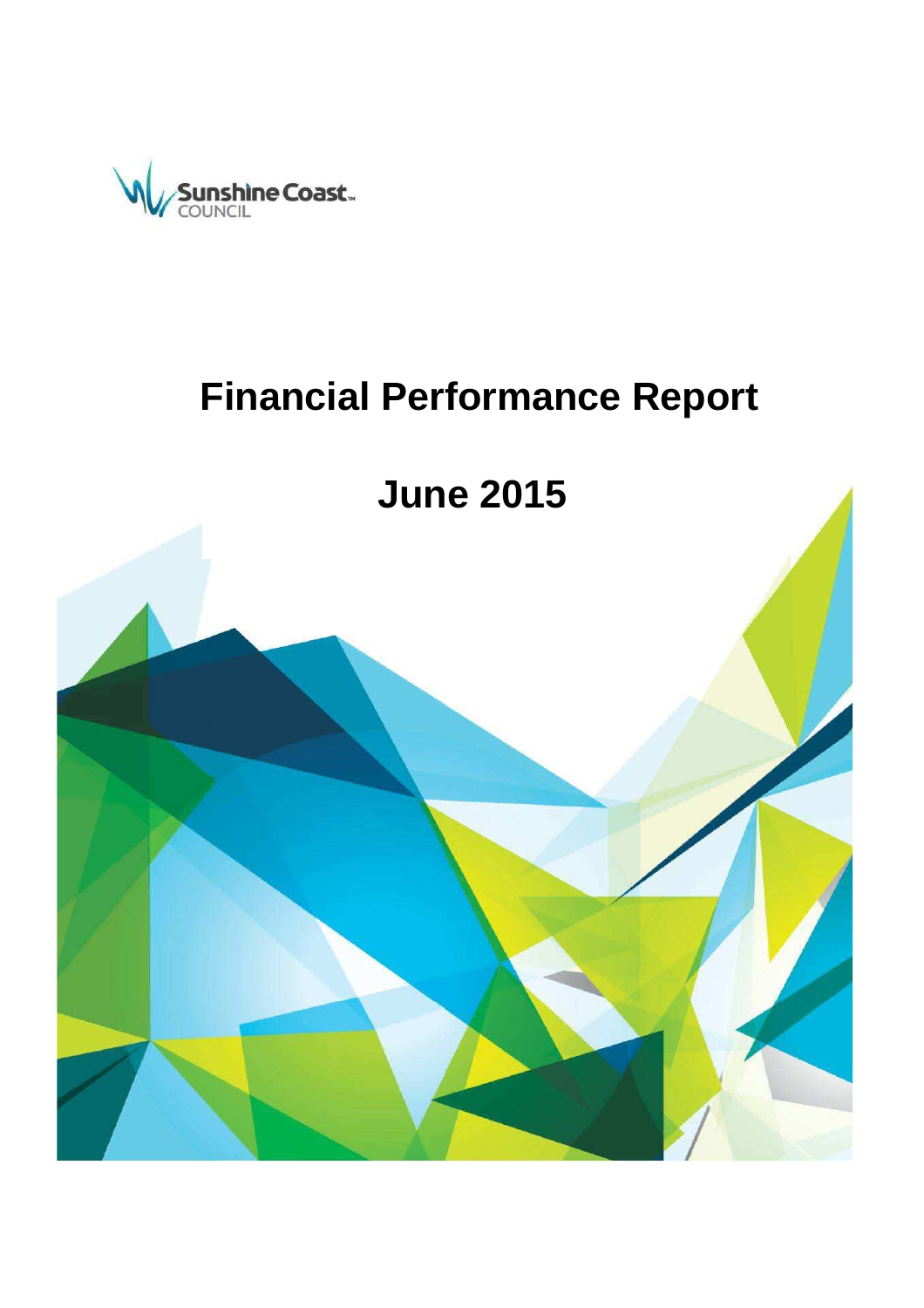| Headline - Operating            |     |
|---------------------------------|-----|
| Headline - Capital              | 4   |
| Headline - Cash & Balance Sheet |     |
| Statement Of Income & Expenses  | 6,7 |
| Capital Expenditure             | 8   |
| <b>Investment Performance</b>   | a   |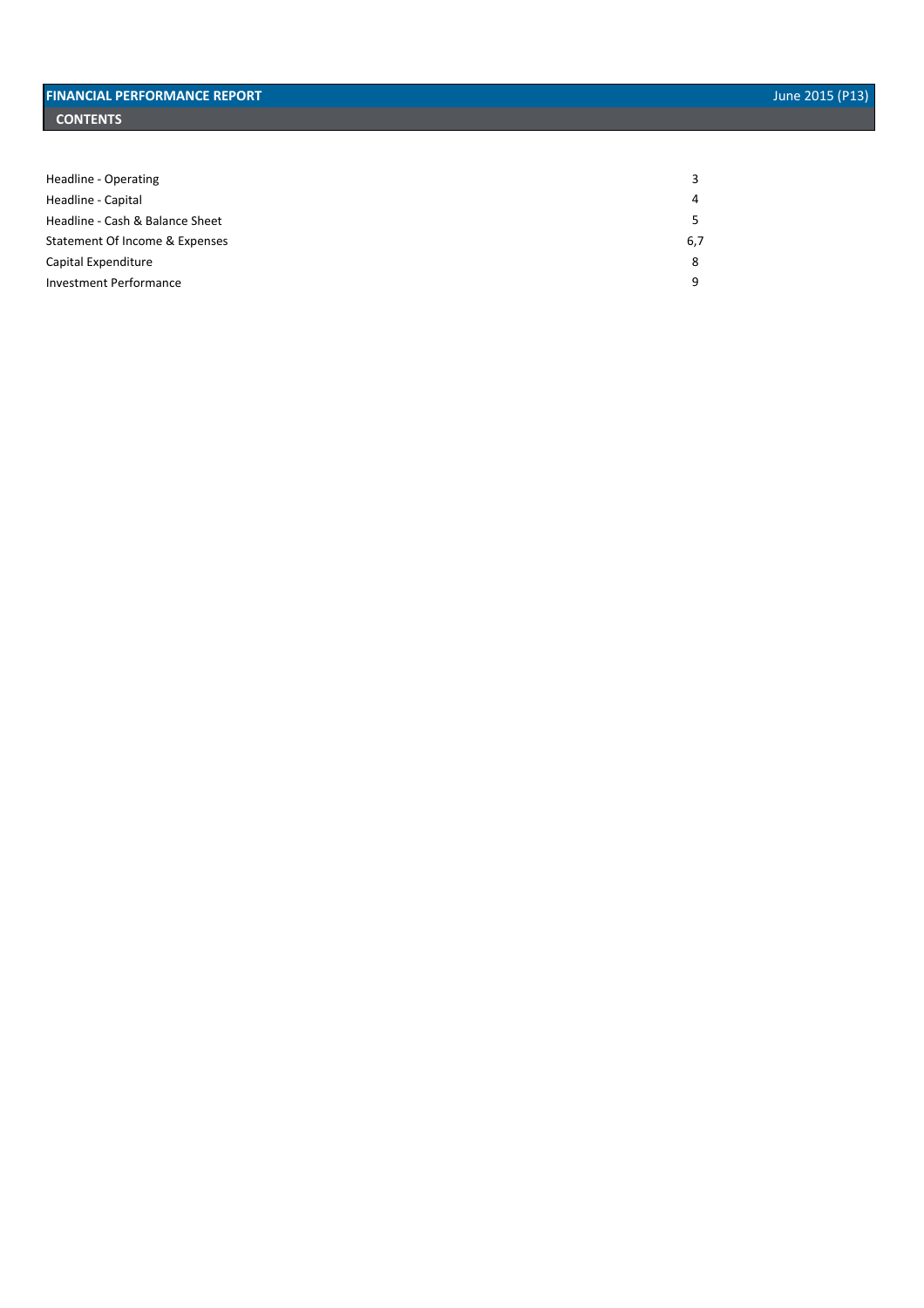| <b>FINANCIAL PERFORMANCE REPORT</b> |                           |                                 |                          |                |          |           | June 2015 (P13) |
|-------------------------------------|---------------------------|---------------------------------|--------------------------|----------------|----------|-----------|-----------------|
| <b>HEADLINE - OPERATING</b>         |                           |                                 |                          |                |          |           |                 |
|                                     | <b>YTD</b><br>Annual      |                                 |                          |                |          |           |                 |
|                                     | Original<br><b>Budget</b> | <b>Current</b><br><b>Budget</b> | Current<br><b>Budget</b> | <b>Actuals</b> | Variance | Variance  |                 |
|                                     | \$000s                    | \$000s                          | \$000s                   | \$000s         | \$000s   | %         |                 |
| <b>Operating Revenue</b>            | 370,949                   | 380,099                         | 380,099                  | 384,129        | 4,030    | 1.1%      |                 |
| <b>Operating Expenses</b>           | 357,872                   | 361,059                         | 361,059                  | 352,517        | (8, 542) | $(2.4\%)$ |                 |
| <b>Operating Result</b>             | 13,077                    | 19,041                          | 19,041                   | 31,613         | 12,572   | 66.0%     |                 |
| <b>NET Result</b>                   | 51,580                    | 70,902                          | 70,902                   | 130,377        | 59,475   | 83.9%     |                 |

**\$'000s**











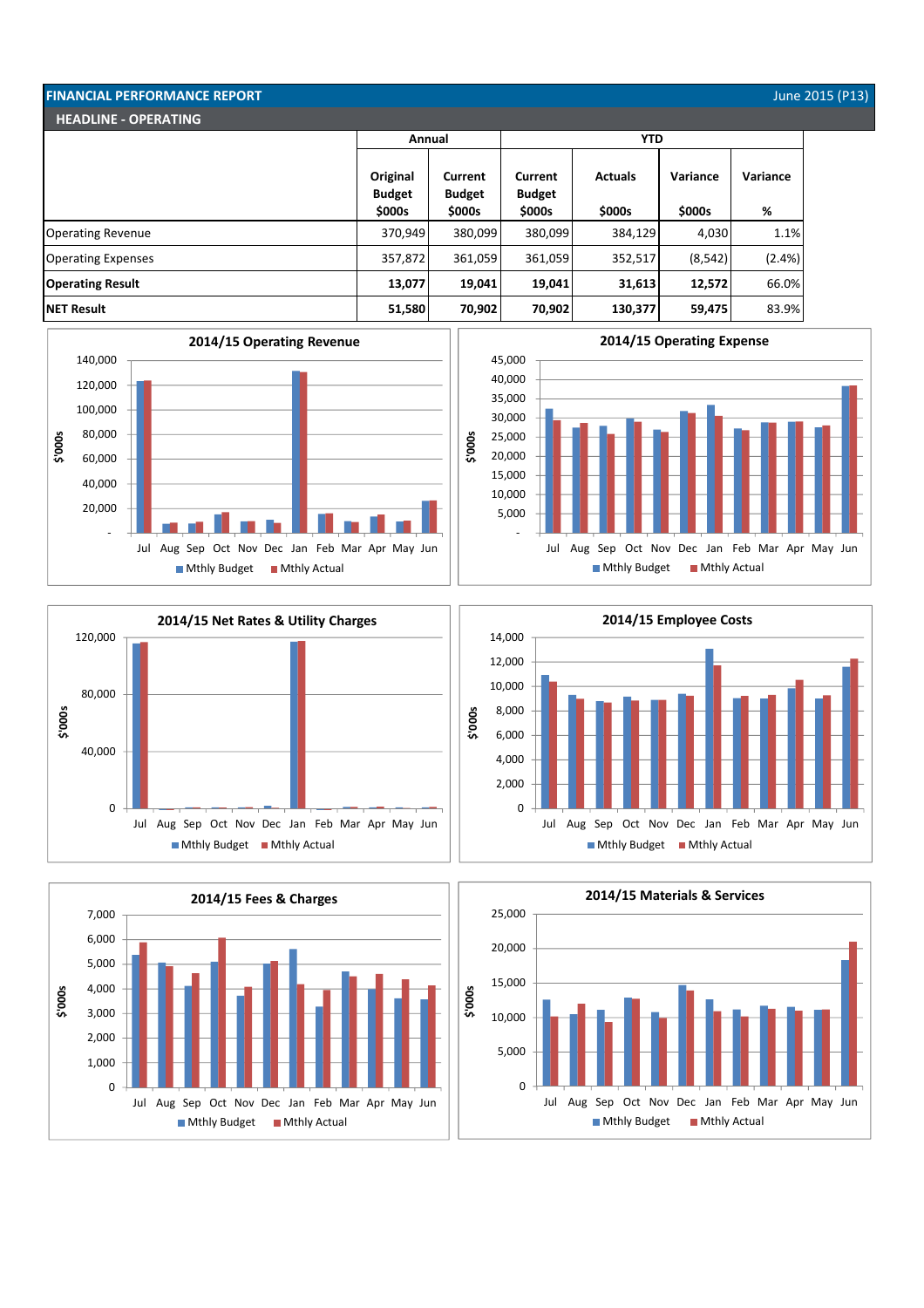| <b>FINANCIAL PERFORMANCE REPORT</b>       |                                    |                                          |                                   |                         |                   |               | June 2015 (P13) |
|-------------------------------------------|------------------------------------|------------------------------------------|-----------------------------------|-------------------------|-------------------|---------------|-----------------|
| <b>HEADLINE - CAPITAL</b>                 |                                    |                                          |                                   |                         |                   |               |                 |
|                                           | Annual                             |                                          | <b>YTD</b>                        |                         |                   |               |                 |
|                                           | Original<br><b>Budget</b><br>\$000 | <b>Current</b><br><b>Budget</b><br>\$000 | Current<br><b>Budget</b><br>\$000 | <b>Actuals</b><br>\$000 | Variance<br>\$000 | Variance<br>% |                 |
| Capital Revenues (included in NET Result) | 33,720                             | 47,078                                   | 47,078                            | 100,326                 | 53,248            |               |                 |
| <b>Other Capital Revenues</b>             | 83,486                             | 83,486                                   | 83,486                            | 67,172                  | (16, 313)         |               |                 |
| <b>Total Capital Revenues</b>             | 117,206                            | 130,564                                  | 130,564                           | 167,498                 | 36,934            |               |                 |
| Capital Works Expenditure                 | 113,892                            | 148,264                                  | 148,264                           | 115,251                 | (33,013)          | (22.3%)       |                 |
| <b>Other Capital Expenditure</b>          | 38,005                             | 35,380                                   | 35,380                            | 71,081                  | 35,701            |               |                 |
| <b>Total Capital Expenditure</b>          | 151,897                            | 183,644                                  | 183,644                           | 186,332                 | 2,688             |               |                 |
| <b>Funds from General Revenue</b>         | 34,691                             | 53,080                                   | 53,080                            | 18,833                  | (34, 247)         |               |                 |

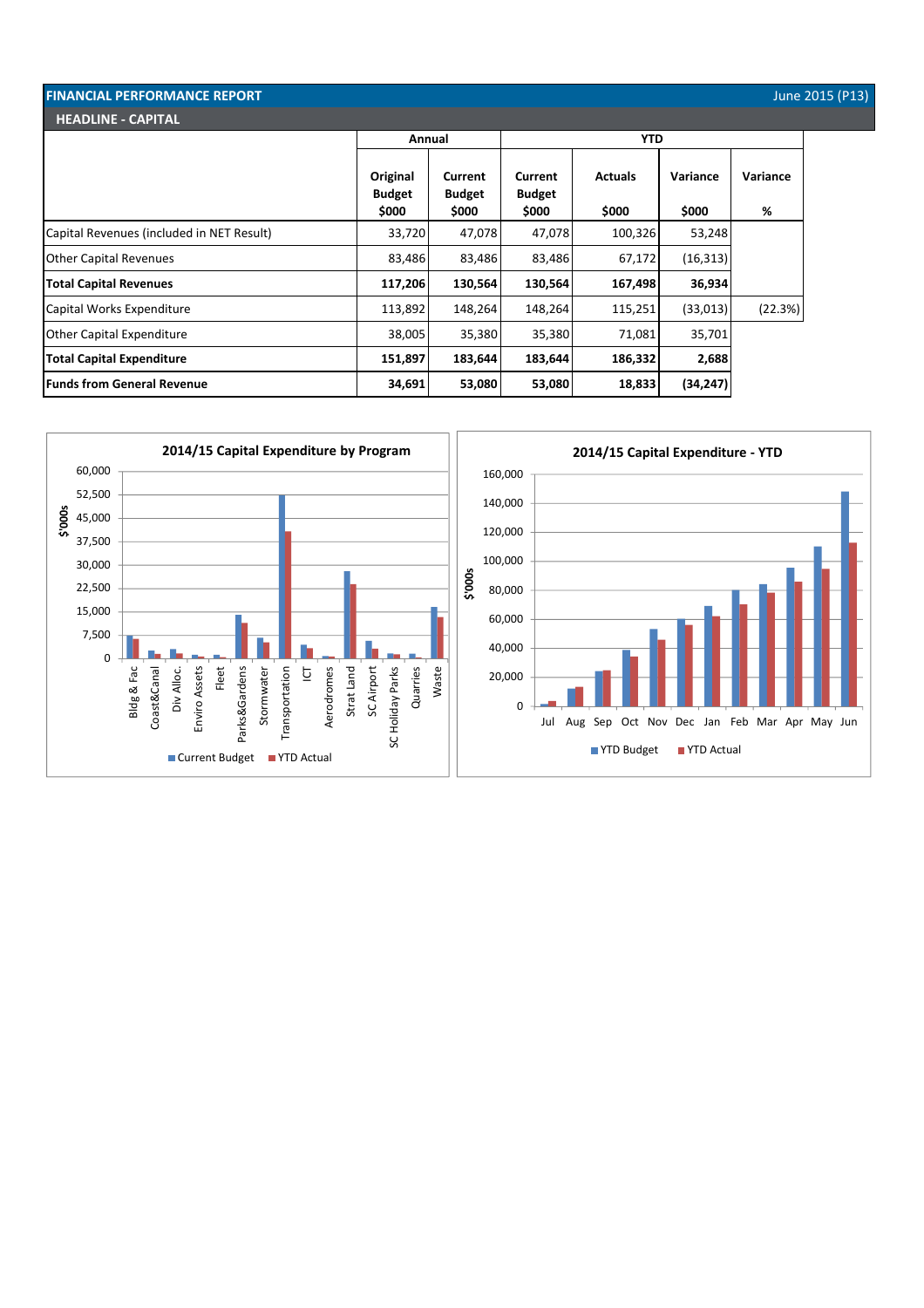### **FINANCIAL PERFORMANCE REPORT June 2015** (P13) **HEADLINE - CASH & BALANCE SHEET**

|                                                               | Annual        |               | <b>YTD</b>     |
|---------------------------------------------------------------|---------------|---------------|----------------|
|                                                               | Original      | Current       | <b>Actuals</b> |
|                                                               | <b>Budget</b> | <b>Budget</b> |                |
|                                                               | \$000s        | \$000s        | \$000s         |
| <b>CASH FLOWS</b>                                             |               |               |                |
| <b>Opening Cash</b>                                           | 169,876       | 224,409       | 230,953        |
| Net Cash Inflow/(Outflows) from:                              |               |               |                |
| <b>Operating Activities</b>                                   | 79,105        | 125,490       | 100,805        |
| <b>Investing Activities</b>                                   | (94, 598)     | (120, 448)    | (78, 876)      |
| <b>Financing Activities</b>                                   | 1,306         | 3,120         | 42,017         |
| Net Increase/(decrease) in Cash Held                          | (14, 187)     | 8,162         | 63,946         |
| Cash at year end                                              | 155,689       | 232,571       | 294,900        |
| <b>BALANCE SHEET</b>                                          |               |               |                |
| <b>Total Current Assets</b>                                   | 204,627       | 276,824       | 328,220        |
| <b>Total Non Current Assets</b>                               | 4,566,635     | 4,371,514     | 4,368,726      |
| <b>Total Assets</b>                                           | 4,771,262     | 4,648,338     | 4,696,946      |
| <b>Total Current Liabilities</b>                              | 70,488        | 66,479        | 83,640         |
| <b>Total Non Current Liabilities</b>                          | 238,841       | 244,207       | 281,236        |
| <b>Total Liabilities</b>                                      | 309,329       | 310,686       | 364,877        |
| <b>Net Community Assets/</b><br><b>Total Community Equity</b> | 4,461,933     | 4,337,652     | 4,332,070      |







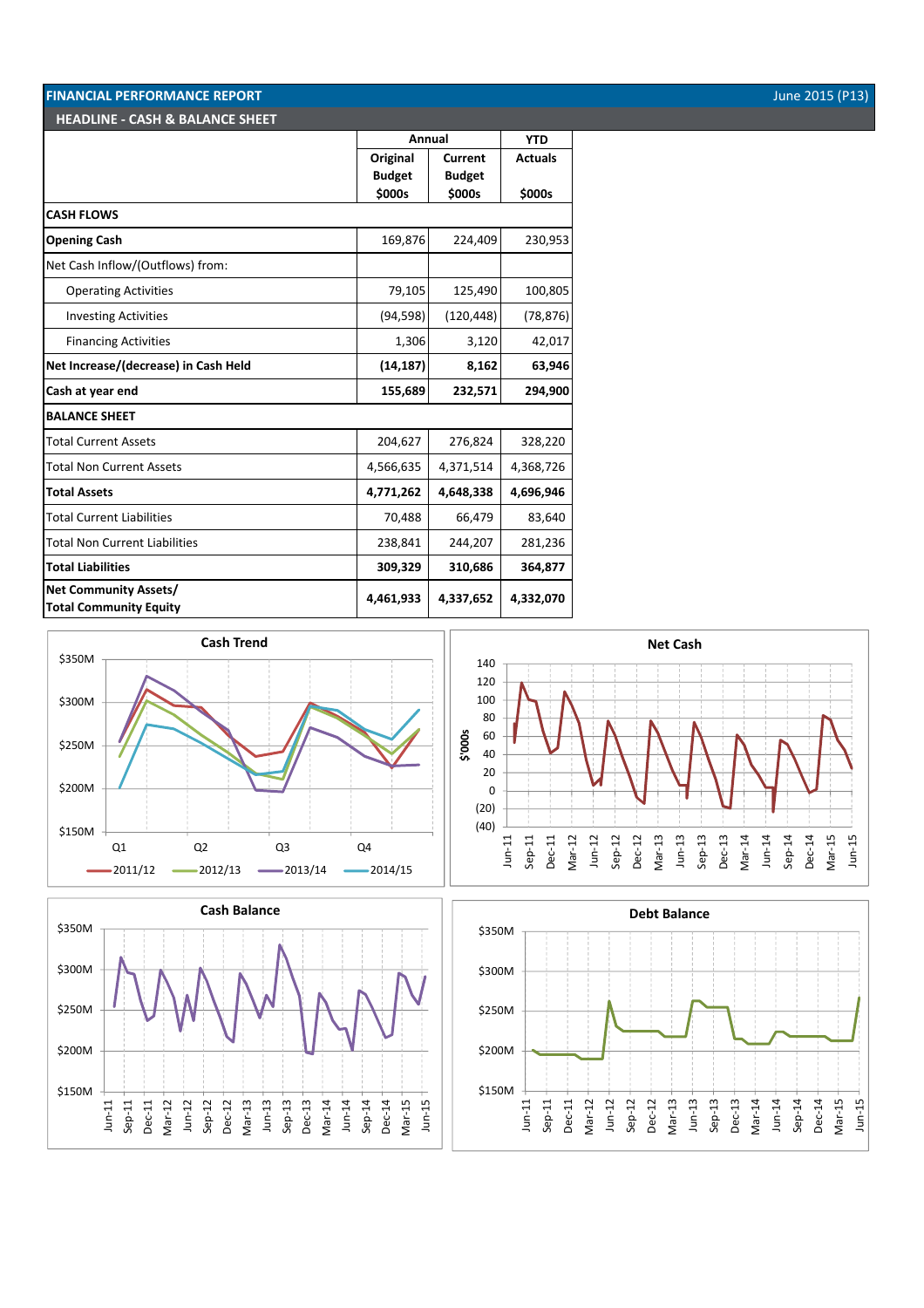| <b>FINANCIAL PERFORMANCE REPORT</b><br>June 2015 (P13) |                           |                                 |                                 |                |                 |           |                                  |  |  |
|--------------------------------------------------------|---------------------------|---------------------------------|---------------------------------|----------------|-----------------|-----------|----------------------------------|--|--|
| <b>STATEMENT OF INCOME &amp; EXPENSES</b>              |                           |                                 |                                 |                |                 |           |                                  |  |  |
|                                                        | Annual                    |                                 | <b>YTD</b>                      |                |                 |           | Annual                           |  |  |
|                                                        | Original<br><b>Budget</b> | <b>Current</b><br><b>Budget</b> | <b>Current</b><br><b>Budget</b> | <b>Actuals</b> | <b>Variance</b> | Variance  | <b>Forecast</b><br><b>Budget</b> |  |  |
|                                                        | \$000s                    | \$000s                          | \$000s                          | \$000s         | \$000s          | %         | \$000s                           |  |  |
| <b>Operating Revenue</b>                               |                           |                                 |                                 |                |                 |           |                                  |  |  |
| Gross Rates & Utility Charges                          | 245,558                   | 247,295                         | 247,295                         | 248,451        | 1,156           | 0.5%      | 247,295                          |  |  |
| Interest from Rates & Utilities                        | 1,527                     | 1,527                           | 1,527                           | 938            | (588)           | $-38.5%$  | 1,527                            |  |  |
| Less Discounts, Pensioner Remissions                   | (11, 265)                 | (11, 265)                       | (11, 265)                       | (11, 107)      | 158             | $-1.4%$   | (11, 265)                        |  |  |
| Net Rates & Utility Charges                            | 235,819                   | 237,556                         | 237,556                         | 238,282        | 726             | 0.3%      | 237,556                          |  |  |
| Fees & Charges                                         | 50,668                    | 53,252                          | 53,252                          | 56,590         | 3,337           | 6.3%      | 53,252                           |  |  |
| Interest Received from Investments                     | 7,336                     | 7,636                           | 7,636                           | 8,315          | 679             | 8.9%      | 7,636                            |  |  |
| <b>Grants and Subsidies - Recurrent</b>                | 9,569                     | 12,263                          | 12,263                          | 12,312         | 49              | 0.4%      | 12,263                           |  |  |
| Operating contributions                                | 541                       | 706                             | 706                             | 878            | 171             | 24.2%     | 706                              |  |  |
| Interest received from Unitywater                      | 23,933                    | 23,933                          | 23,933                          | 23,967         | 34              | 0.1%      | 23,933                           |  |  |
| Dividends Received                                     | 26,162                    | 26,162                          | 26,162                          | 26,074         | (88)            | $-0.3%$   | 26,162                           |  |  |
| <b>Other Revenue</b>                                   | 10,085                    | 10,655                          | 10,655                          | 11,801         | 1,145           | 10.7%     | 10,655                           |  |  |
| <b>Internal Revenues</b>                               | 6,835                     | 7,935                           | 7,935                           | 5,912          | (2,023)         | $-25.5%$  | 7,935                            |  |  |
| <b>Community Service Obligations</b>                   | 0                         | $\Omega$                        | $\Omega$                        | $\Omega$       | $\overline{0}$  | 0.0%      | 0                                |  |  |
| <b>Total Operating Revenue</b>                         | 370,949                   | 380,099                         | 380,099                         | 384,129        | 4,030           | 1.1%      | 380,099                          |  |  |
| <b>Operating Expenses</b>                              |                           |                                 |                                 |                |                 |           |                                  |  |  |
| Employee costs                                         | 117,212                   | 118,138                         | 118,138                         | 117,388        | (750)           | $-0.6%$   | 118,138                          |  |  |
| <b>Materials &amp; Services</b>                        | 146,431                   | 149,150                         | 149,150                         | 143,618        | (5, 532)        | $-3.7%$   | 149,150                          |  |  |
| Internal Expenditure                                   | (0)                       | (0)                             | (0)                             | (102)          | (102)           | 0.0%      | (0)                              |  |  |
| <b>Finance Costs</b>                                   | 13,406                    | 11,966                          | 11,966                          | 9,768          | (2, 198)        | $-18.4%$  | 11,966                           |  |  |
| <b>Company Contributions</b>                           | 1,187                     | 1,187                           | 1,187                           | 1,187          | $\overline{0}$  | 0.0%      | 1,187                            |  |  |
| Depreciation                                           | 64,186                    | 64,186                          | 64,186                          | 64,186         | $\overline{0}$  | 0.0%      | 64,186                           |  |  |
| <b>Other Expenses</b>                                  | 15,450                    | 16,432                          | 16,432                          | 16,472         | 40              | 0.2%      | 16,432                           |  |  |
| <b>Competitive Neutrality Adjustments</b>              | 0                         | $\overline{0}$                  | $\overline{0}$                  | $\mathbf{0}$   | $\overline{0}$  | 0.0%      | 0                                |  |  |
| <b>Total Operating Expenses</b>                        | 357,872                   | 361,059                         | 361,059                         | 352,517        | (8, 542)        | $-2.4%$   | 361,059                          |  |  |
| <b>Operating Result</b>                                | 13,077                    | 19,041                          | 19,041                          | 31,613         | 12,572          | 66.0%     | 19,041                           |  |  |
| <b>Capital Revenue</b>                                 |                           |                                 |                                 |                |                 |           |                                  |  |  |
| <b>Capital Grants and Subsidies</b>                    | 2,320                     | 8,409                           | 8,409                           | 8,439          | 30              | 0.4%      | 8,409                            |  |  |
| <b>Capital Contributions</b>                           | 7,400                     | 14,669                          | 14,669                          | 20,806         | 6,137           | 41.8%     | 14,669                           |  |  |
| <b>Contributed Assets.</b>                             | 24,000                    | 24,000                          | 24,000                          | 71,081         | 47,081          | 196.2%    | 24,000                           |  |  |
| Other Capital Revenue                                  | 4,783                     | 4,783                           | 4,783                           | (1, 562)       | (6, 345)        | $-132.6%$ | 4,783                            |  |  |
| <b>Total Capital Revenue</b>                           | 38,503                    | 51,861                          | 51,861                          | 98,764         | 46,903          | 90.4%     | 51,861                           |  |  |
| <b>Net Result</b>                                      | 51,580                    | 70,902                          | 70,902                          | 130,377        | 59,475          | 83.9%     | 70,902                           |  |  |



**2014/15 Operating Result**



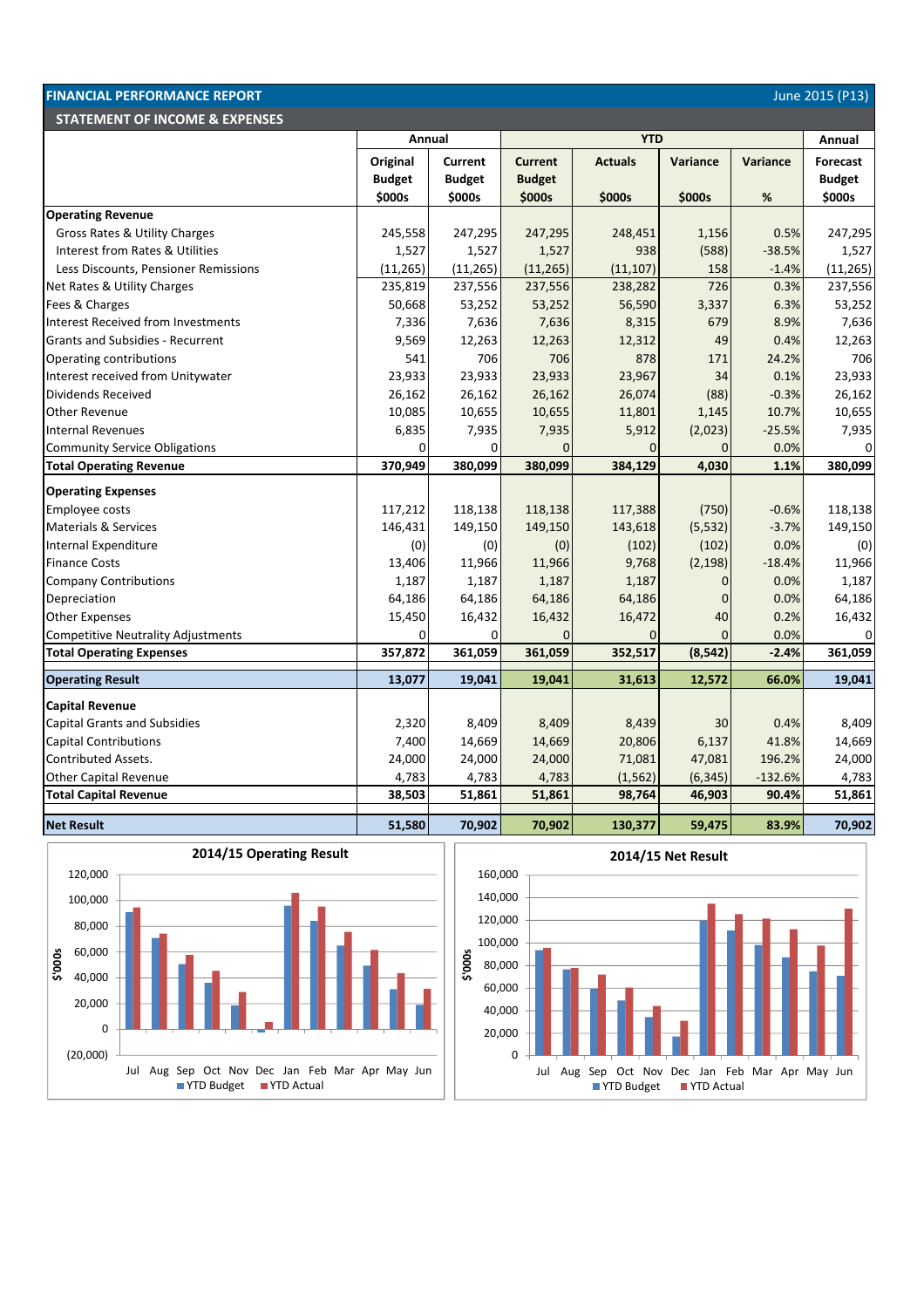# **FINANCIAL PERFORMANCE REPORT** June 2015 (P13) **STATEMENT OF INCOME & EXPENSES**

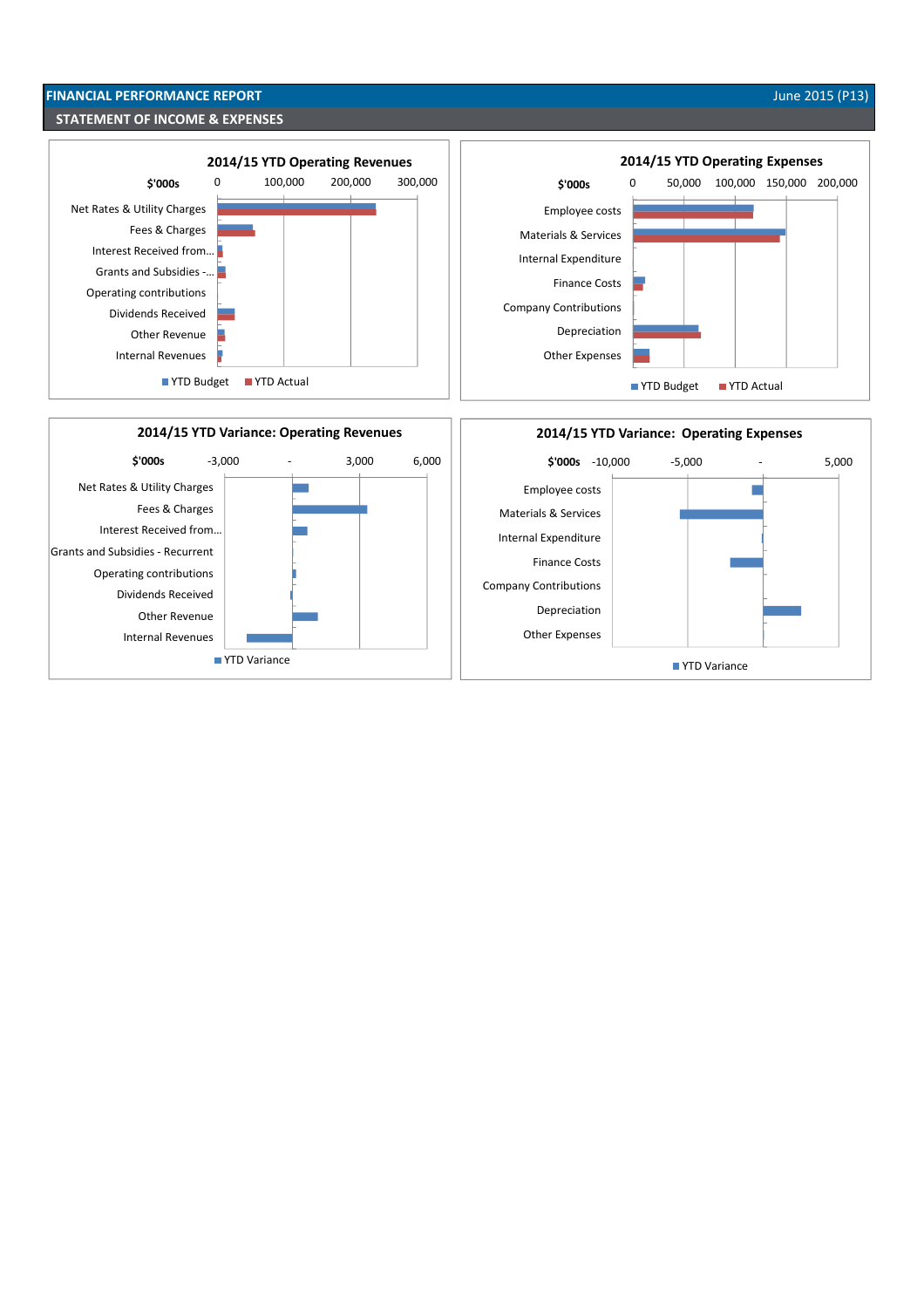| <b>FINANCIAL PERFORMANCE REPORT</b><br>June 2015 (P13) |                                     |                                    |                          |                  |                                       |                                     |  |
|--------------------------------------------------------|-------------------------------------|------------------------------------|--------------------------|------------------|---------------------------------------|-------------------------------------|--|
| <b>CAPITAL EXPENDITURE</b>                             |                                     |                                    |                          |                  |                                       |                                     |  |
|                                                        |                                     | Annual                             |                          | <b>YTD</b>       |                                       | Annual                              |  |
| Capital Works Program                                  | Original<br><b>Budget</b><br>\$000s | Current<br><b>Budget</b><br>\$000s | <b>Budget</b><br>\$'000s | Actual<br>\$000s | % of Annual<br><b>Budget</b><br>Spent | Forecast<br><b>Budget</b><br>\$000s |  |
| <b>Buildings and Facilities</b>                        | 4,997                               | 7,505                              | 7,505                    | 6,400            | 85.3%                                 | 7,505                               |  |
| <b>Coast and Canals</b>                                | 2,070                               | 2,671                              | 2,671                    | 1,564            | 58.6%                                 | 2,671                               |  |
| <b>Divisional Allocations</b>                          | 2,888                               | 3,132                              | 3,132                    | 1,775            | 56.7%                                 | 3,132                               |  |
| <b>Environmental Assets</b>                            | 946                                 | 1,254                              | 1,254                    | 708              | 56.5%                                 | 1,254                               |  |
| Fleet                                                  | 1,290                               | 1,290                              | 1,290                    | 546              | 42.3%                                 | 1,290                               |  |
| <b>Parks and Gardens</b>                               | 9,349                               | 14,042                             | 14,042                   | 11,504           | 81.9%                                 | 14,042                              |  |
| Stormwater                                             | 6,202                               | 6,743                              | 6,743                    | 5,273            | 78.2%                                 | 6,743                               |  |
| Transportation                                         | 47,391                              | 52,354                             | 52,354                   | 40,832           | 78.0%                                 | 52,354                              |  |
| Information Communication Technology                   | 2,768                               | 4,487                              | 4,487                    | 3,420            | 76.2%                                 | 4,487                               |  |
| <b>Strategic Land &amp; Comm Properties</b>            | 18,751                              | 28,109                             | 28,109                   | 23,964           | 85.3%                                 | 28,109                              |  |
| Aerodromes                                             | 581                                 | 912                                | 912                      | 728              | 79.9%                                 | 912                                 |  |
| <b>Sunshine Coast Airport</b>                          | 5,148                               | 5,741                              | 5,741                    | 3,227            | 56.2%                                 | 5,741                               |  |
| <b>SC Holiday Parks</b>                                | 1,158                               | 1,762                              | 1,762                    | 1,472            | 83.6%                                 | 1,762                               |  |
| Quarries                                               | 1,950                               | 1,634                              | 1,634                    | 433              | 26.5%                                 | 1,634                               |  |
| Waste                                                  | 8,403                               | 16,628                             | 16,628                   | 13,405           | 80.6%                                 | 16,628                              |  |
| <b>TOTAL</b>                                           | 113,892                             | 148,264                            | 148,264                  | 115,251          | 77.7%                                 | 148,264                             |  |